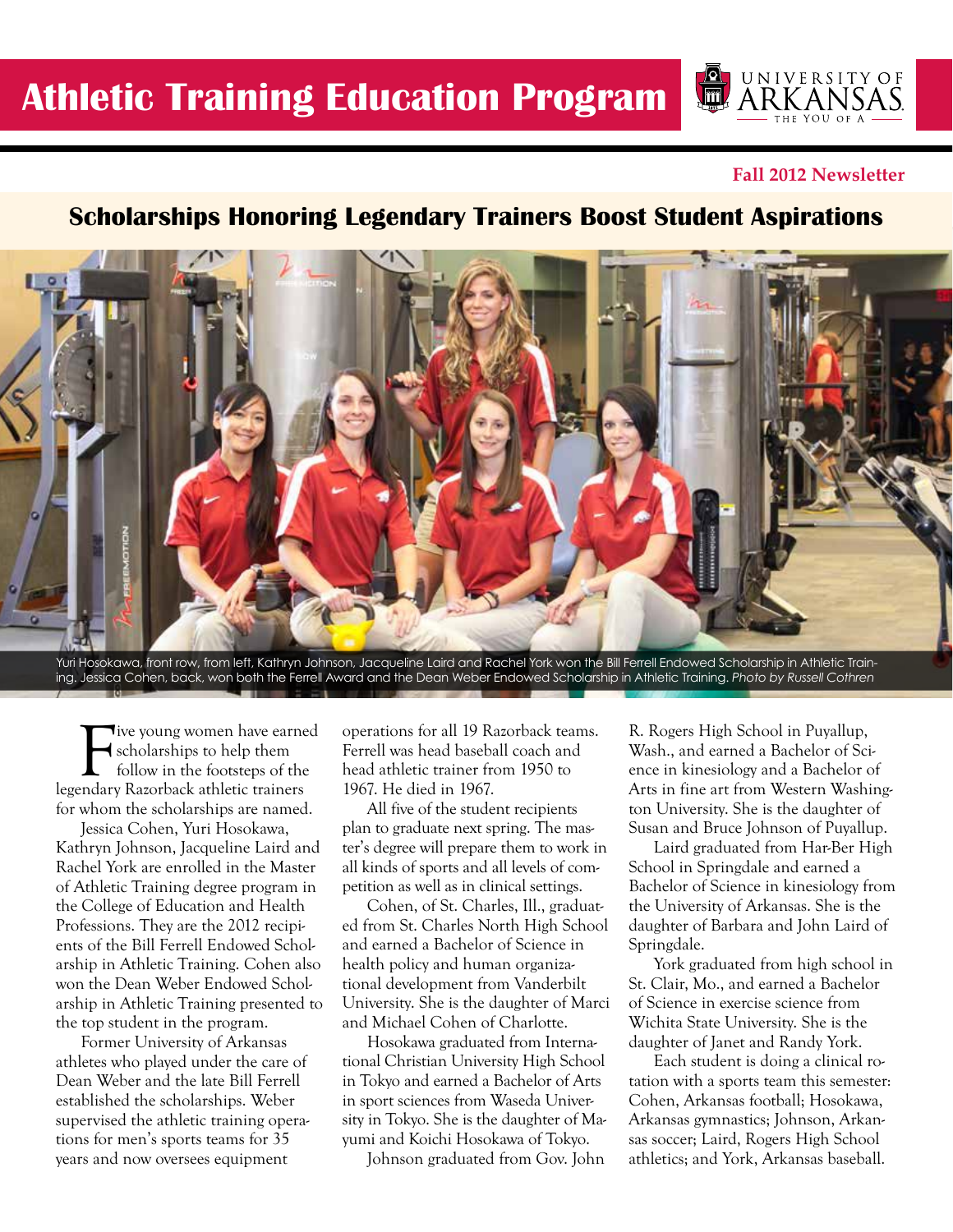

# **Program Director's Corner By Jeff Bonacci, D.A., A.T.C., L.A.T.**

**C** reetings,<br>alumni of the gradufriends and ate athletic training

education program.

The fall season is upon us here in Fayetteville with all the fall sports in full swing. This year, we welcome a new faculty member to the athletic training education program. Dr. Brendon McDermott came to us from the University of Tennessee at Chattanooga after serving there for three years as the clinical coordinator.

We also welcomed our 2014 class

in June. As discussed during the spring newsletter, the incoming class now starts each year in June, which means they will not be required to enroll in classes between the first and second year. During this time, students will be encouraged to partake in a summer internship at non-athletic training program clinical sites around the country.

In November, as a part of our biannual scholar speaker series, we were honored to have the previous National Athletic Trainers Association's president, Marje Albohm, who presented to the athletic training students, faculty and local athletic trainers. The title of her

presentation was "Your Future in Athletic Training: Emerging Practice Settings."

This past summer, a group of us traveled to San Francisco, where six athletic training students presented at the American College of Sports Medicine Symposium. All six did an outstanding job presenting their research, and we still had some time during the conference to take in some sights of San Francisco.

The recruiting process for the incoming class was another great year. We had more than 70 applications for 15 positions. Students hail from the state of Washington to New Hampshire with a GPA of 3.75.

# **Athletic Training Branches Into Many Career Paths**



Marjorie Albohm's career<br>illustrates the wide range<br>tudents who earn a degree in atble illustrates the wide range of job opportunities available to students who earn a degree in athletic training.

Albohm was one of the first women certified by the National Athletic Trainers Association, and she was the first full-time women's head athletic trainer at Indiana

University for 10 years. She went on to serve as the association's president from 2008 until earlier this year. A former staff member of Olympic Games, Pan American Games, Track and Field Olympic Trials and World Gymnastics Championships, she was inducted into the NATA Hall of Fame in 1999.

Albohm spoke to University of Arkansas students on Nov. 1 as part of the scholar lecture series sponsored by the athletic training education program.

The range of settings in which athletic trainers can practice has evolved significantly over the past 35 years since she was certified, Albohm said, in part because of doors opened by Title IX, federal legislation passed in 1972 prohibiting sex discrimination in education. Other factors include the aging of the baby

boomer generation, changing needs in the medical field and recognition by business and industry that athletic trainers can help keep workers fit and healthy.

"In our history, athletic trainers have been based in team sports settings," Albohm said. "However, today 47 percent of the members of the National Athletic Trainers Association work in clinical settings. We evolved from taking care of athletes to taking care of physically active people of all ages."

Physicians and other health-care practitioners have become familiar with the skills of athletic trainers and are integrating them into their medical practices, Albohm continued.

"The 'physician extender' position has been around for 15-20 years but is really gaining traction now," she said. "An athletic trainer can do so much in a medical practice that some physicians conclude an athletic trainer is the only clinical assistant they need. It's a great partnership."

Albohm now serves as director of clinical research and fellowships for Ossur Americas, an orthopedic company based in Iceland, with offices in the Americas, that manufactures prosthetics and bracing and supports. Oscar Pistorius of South Africa, the first amputee sprinter to compete in the Olympics, runs on blades made by Ossur.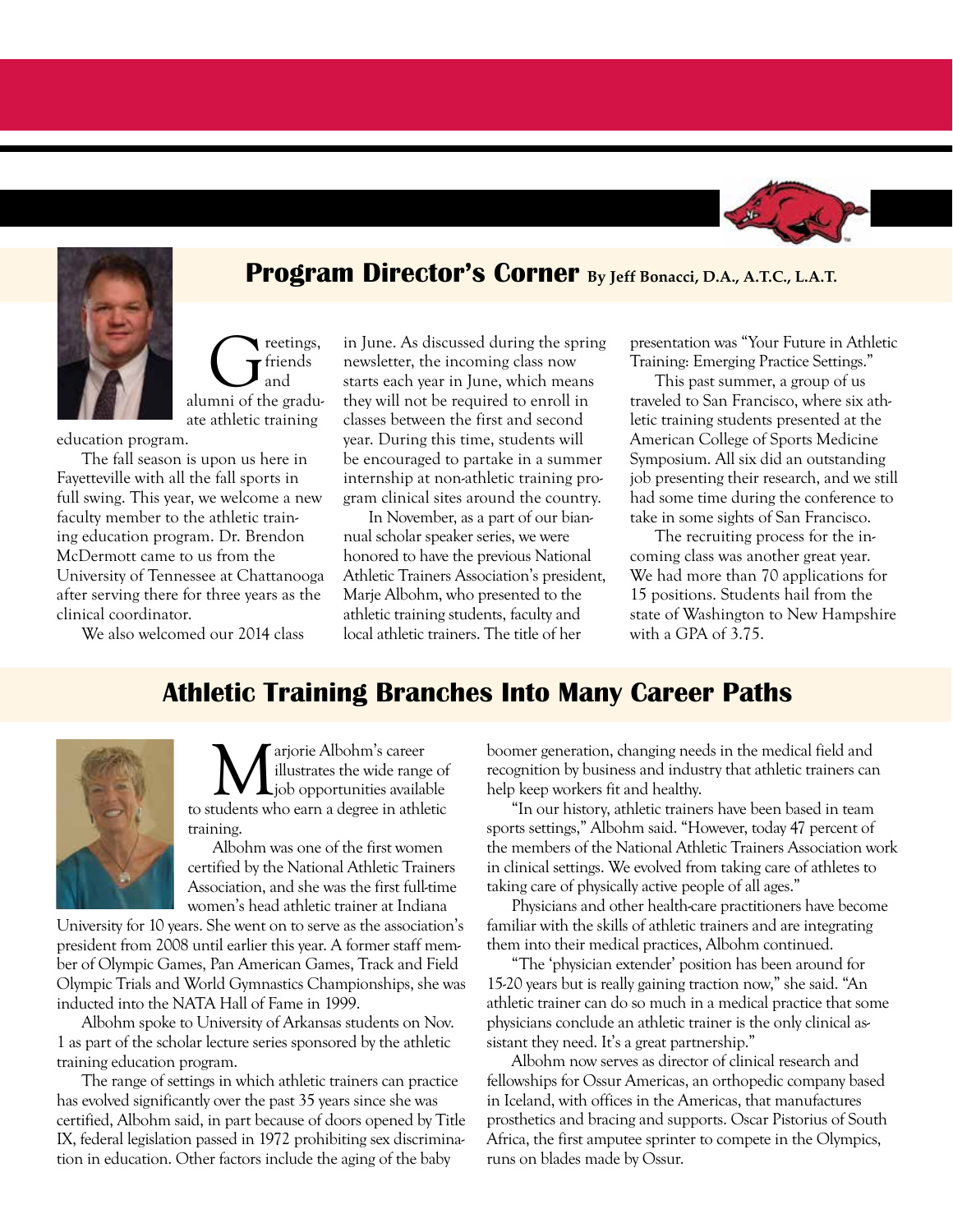



# **UConn Grad Joins Faculty, Focuses on Research, Student Preparation**

The athletic training education program welcomes Brendon McDermott, a graduate of the top-ranked kinesiology program in the nation, to the kinesiology faculty at the University of Arkansas.

McDermott earned a doctorate in exercise science from the University of Connecticut in 2009. The National Academy of Kinesiology ranked UConn No. 1 among kinesiology departments in the United States last year, its second consecutive designation that stands for five years. Among the factors weighed in the evaluation were students' GRE scores, percentage of students on research support, student placement in postdoctoral positions, faculty publications in refereed scientific journals, external grant funding, editorial boards served on, and fellowships in professional organizations.

A certified athletic trainer, McDermott's passion is preventing heat-related illness and death, not only in sports but also in occupations where employees face extreme weather conditions such as firefighting, construction and military service.

"I love working with athletes who are motivated and driven people, but there are forgotten athletes I want to work with – soldiers, firefighters, law enforcement officers," McDermott said. "All of these people have to deal with heat in the performance of their work. A lot of times, the job they do can affect life and death."

McDermott came to the University of Arkansas from the University of Tennessee at Chattanooga. Some of his research there showed that symptoms of dehydration can be similar to the

symptoms experienced by people with a concussion.

"You get a headache, you feel nausea and fatigue with both, we found," Mc-Dermott said. "Reaction time also was slowed when a person was dehydrated."

Working with colleagues in the university's Human Performance Lab at Arkansas, he also plans to conduct research about how heat affects sudden cardiac death.

"In the lab, it will be great to start to figure out the interplay between heat, hydration and cardiac stress," he said.

McDermott said the future of athletic training lies in entry-level master's education. The University of Arkansas offers one of only 27 entry-level master's programs in athletic training education in the United States and the only one in the Southeastern Conference, although SEC newcomer Texas A&M has started a program that is not yet accredited.

"This program is solid," McDermott said. "With the help of clinical sites we have in the area, we are preparing our students to be really good clinicians. They also receive invaluable experience both at the collegiate level with Arkansas programs and in area high school programs that are top quality.

"Our goal is to challenge students and to develop them as professionals who will be leaders in athletic training in the future," he continued.

One part of that goal is to continually expand the kinds of experiences students have while in the program, McDermott said. That includes short general-medicine rotations in which they observe surgery as well as physician-extender rotations.



"An orthopedic surgeon may have an athletic trainer working in the office, conducting an initial evaluation, taking X-rays and coming up with a diagnosis that the doctor will confirm," he said. "The athletic trainer then provides the treatment. Athletic trainers can also assist in surgery. We want our students to get a flavor of that."

Many students who apply to Arkansas say it's the chance to work with SEC athletes that draws them, but McDermott wants to be sure they consider all their options.

"We want to give them the best and well-rounded experience we can," he said. "Our challenge is to put them out of their comfort zone, let them see other settings, so that they make a good, educated decision about the work they want to do."